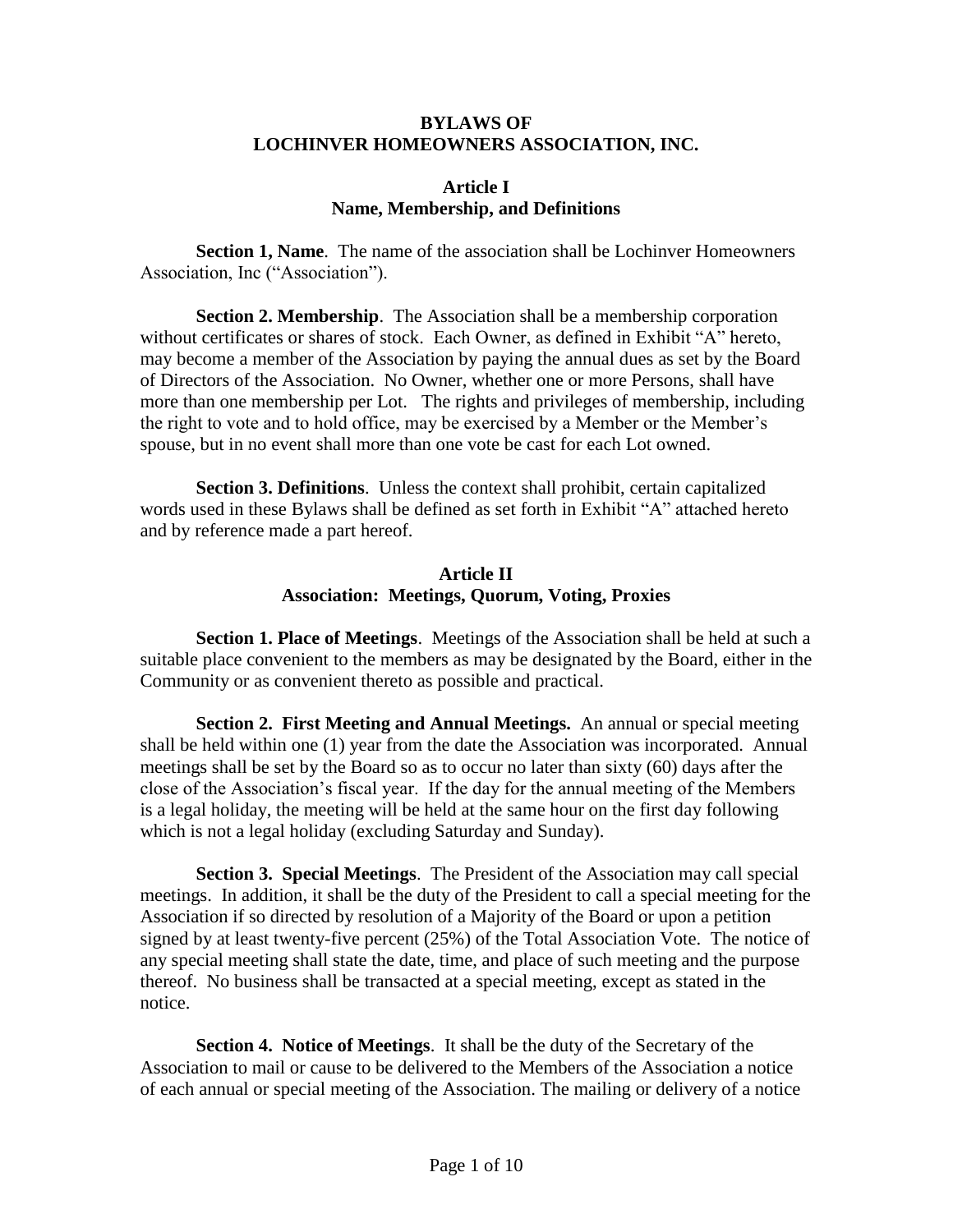of meeting shall be considered service of notice. Notices shall be served not less than five (5) nor more than thirty (30) days before a meeting. If a Member wishes notice to be given at an address other than his Lot, such Member shall notify the Secretary of the association in writing of such other address.

**Section 5. Waiver of Notice**. If a Member waives proper notice of a meeting, then it shall be deemed that such Member received proper notice. A Member may waive notice either in writing or by attendance at a meeting. Particularly, any Member may waive notice of any meeting in writing to the Secretary either before or after such meeting. A member's attendance at a meeting, whether in person or by proxy, shall be deemed a waiver by such Member of proper notice of the meeting, unless such Member specifically objects to lack of proper notice at the time the meeting is called to order.

**Section 6. Adjournment of Meetings**. If any meetings of the Association cannot be held because a quorum in not present, a Majority of the Members who are present at such meeting, either in person or by proxy, may adjourn the meeting to a time not less than five (5) nor more than thirty (30) days from the time of the original meeting. At such later meeting at which a quorum is present, any business which might have been transacted at the originally scheduled meeting may be transacted without further notice.

**Section 7. Voting**. Members shall be entitled to one vote for each Lot of which the Member is an Owner. When more than one Person holds an ownership interest I any Lot, the vote for such Lot shall be exercised as those Owners themselves determine and advise the Secretary of the Association prior to any meeting. In the absence of such advice, the Lot's vote shall be suspended in the event more than one Person seeks to exercise it.

**Section 8. Proxies**. At all meetings of Members, each Member may vote in person or by proxy. All proxies shall be in writing, dated, and filed with the Secretary of the Association before the appointed time of each meeting. Every proxy shall be revocable and shall automatically cease upon conveyance by the Member of his Lot, or upon receipt of notice by the Secretary of the Association of the death or judicially declared incompetence of a Member, or written revocation, or upon the expiration of eleven (11) months from the date of the proxy.

**Section 9. Quorum**. The presence, in person or by proxy, of one-third of the Total Association Vote shall constitute a quorum at all meetings of the Association. The Members present at a duly called or held meeting at which a quorum is present may continue to do business until adjournment, notwithstanding the withdrawal of enough Members to leave less than a quorum. If a quorum is present, a Majority of the Members actually voting may act to bind the Association.

**Section 10.** Action without a Formal Meeting. Any action to be taken at a meeting of the Members, or any action that may be taken at a meeting of the Members, may be taken without a meeting if an unanimous written consent signed by all Members is executed. Such action shall be effective upon receipt by the Association of the written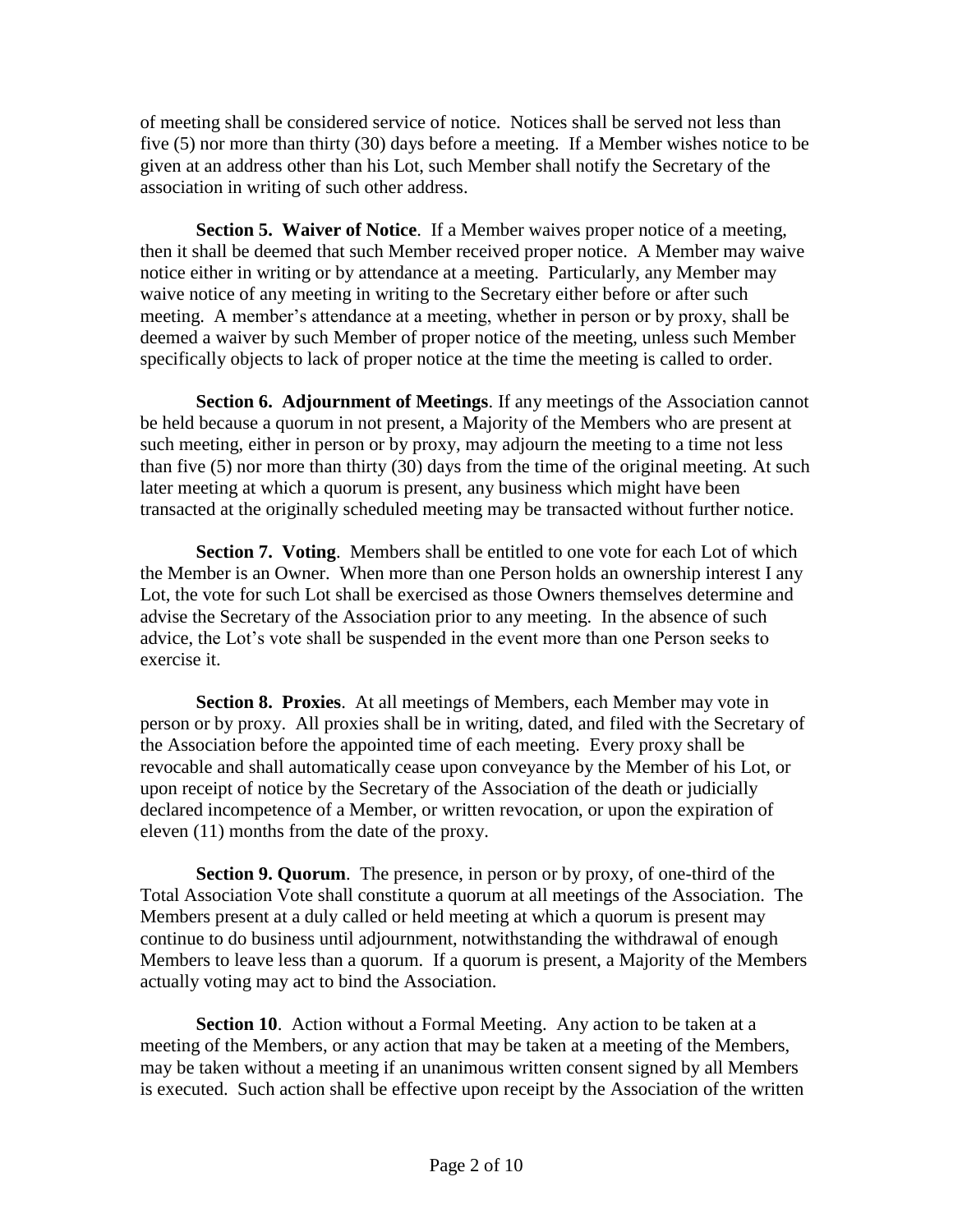consent executed by the required number of Members, unless a later effective date is specified therein. The signed consent(s) shall be delivered to the Association and shall be included in the minutes of meeting of Members filed in the permanent records of the Association.

**Section 11. Action of Written Ballot**. Any action to be taken at any annual or special meeting of Members may be taken without a meeting if approved by written ballot as provided herein. The Association shall deliver a written ballot to each Member entitled to vote on the matter. The written ballot shall set forth each proposed action and provide an opportunity to vote for or against each proposed action. Approval by written ballot of an action shall only be valid when the number of votes cast by ballot equals or exceeds the quorum required to be present at a meeting held to authorize such action and the number of approvals equals or exceeds the number of votes that would be required to approve the matter at a meeting. All solicitations for votes by written ballot shall indicate the number of responses needed to meet the quorum requirements; state the percentage of approvals necessary to approvals necessary to approve each matter (other than election of directors), and specify the time by which a ballot must be received by the Association in order to be counted. A timely written ballot received by the Association may not be revoked without the consent of the Board. The results of each action by written ballot shall be certified by the Secretary of the Association and shall be included in the minutes of meetings of Members filed in the permanent records of the Association.

#### **Article II Board of Directors: Number, Powers, Meetings**

### **A. Composition and Selection**.

**Section 1. Governing Body; Composition**. The affairs of the Association shall be governed by a Board. The directors must reside in the Community and shall be Members or spouses of such Members, provided, however, no Person and his spouse may serve on the Board at the same time.

**Section 2. Number of Directors**. The Board shall initially consist of nine (9) members. Thereafter, the Board shall not be less than seven (7) nor greater than nine (9).

**Section 3. Nomination of Directors**. The directors shall be elected by the Members. Elected directors shall be nominated by a nominating committee established by the Board. All candidates shall have a reasonable opportunity to communicate their qualifications to the Members and to solicit votes.

**Section 4. Election and Term of Office.** The terms of directors shall be staggered. The initial Board members shall serve one or two year terms. At the expiration of the initial tern of office of each respective member of the Board, a successor shall be elected to serve for a two year term. The members of the Board shall hold office until their respective successors shall have been elected by the Association. No director shall succeed himself for more than one successive term.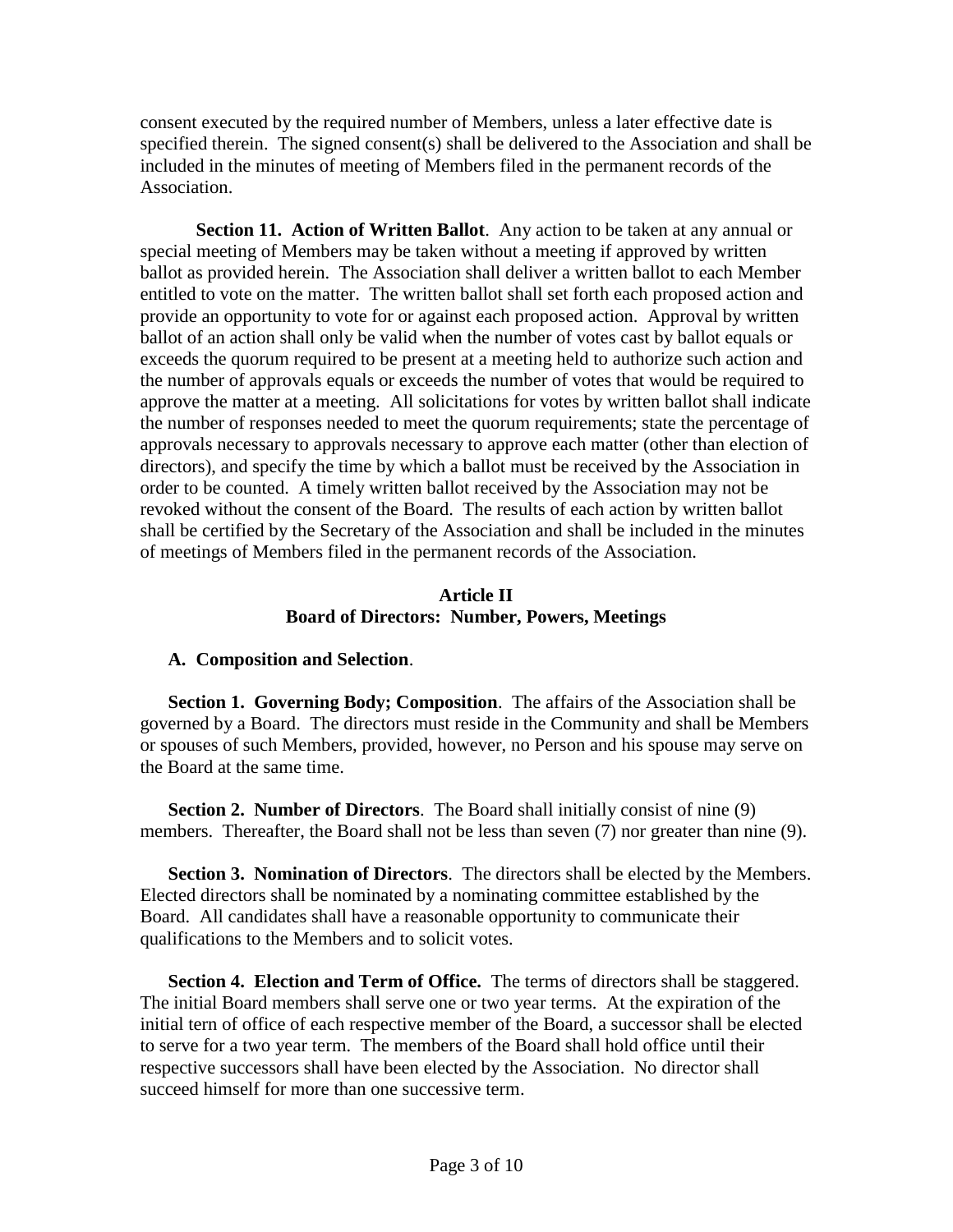(a). The Directors shall be elected at the annual meeting by a Majority vote of the Members voting at the meeting.

**Section 5. Removal of Directors**. At any regular of special meeting of the Association duly called, any one or more Board member may be removed for cause by a Majority vote and a successor may then be elected by the Association to fill the vacancy created. A director whose removal ahs been proposed shall be given at least ten (10) days notice of the calling of the meeting and the purpose thereof and shall be given an opportunity to be heard at the meeting. Additionally, any director who has three (3) consecutive unexcused absences from the Board meetings or who is delinquent in the payment of an assessment for more than twenty (20) days may be removed by a Majority vote of the directors at a Board meeting, a quorum being present.

**Section 6. Vacancies**. Vacancies in the Board caused by any reason, excluding the removal of a director by vote of the Association, shall be filled by a vote of the Majority of the remaining directors, even though less than a quorum, at any meeting of the Board. Each director so selected shall serve the unexpired portion of the term.

### **B Meetings.**

**Section 7. Organizational Meetings**. The first meeting of the members of the Board following each annual meeting of the membership shall be held within ten (10) days thereafter at such time and place as shall be fixed by the Board.

**Section 8. Regular Meetings**. Regular meetings of the Board may be held at such time and place as shall be determined from time to time by a Majority of the directors, but at least four (4) such meetings shall be held during each fiscal year with at least one (1) per quarter. Notice of the regular schedule shall constitute sufficient notice of such meetings.

**Section 9. Special Meetings**. Special meetings of the Board shall be held when requested by the President, Vice President or by any two (2) directors. The notice shall be given to each director and shall specify the time and place of the meeting and the nature of any special business to be considered. Notice can be made by personal delivery, by first class mail or by telephone communication. All such notices shall be given or sent to the director's address or shall be mailed at least four (4) days before the time set for the meeting. Notices given by personal delivery or telephone shall be given at least 72 hours before the time set for the meeting.

**Section 10. Waiver of Notice**. The transactions of any meeting of the Board, however called and noticed or wherever held, shall be as valid as though taken at a meeting duly held after regular call and notice, if (a) a quorum is present, and (b) either before or after the meeting, each of the directors not present signs a written waiver of notice, a consent to the holding of the meeting, or an approval of the minutes. The waiver of notice or consent need not specify the purpose of the meeting. Notice of a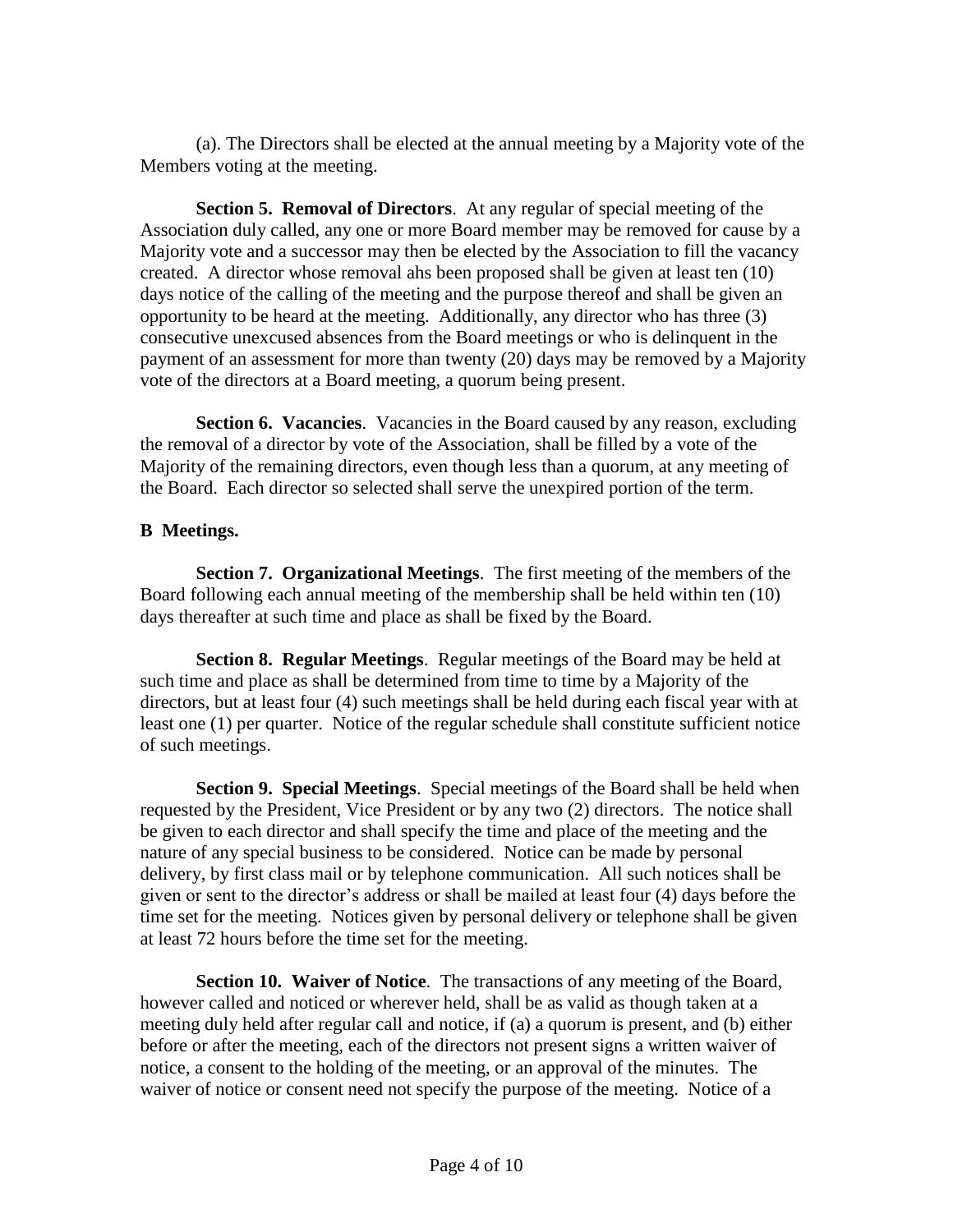meeting shall also be deemed given to any director who attends the meeting without protesting before or at its commencement about the lack of adequate notice.

**Section 11. Quorum of Board of Directors**. At all meetings of the Board, a Majority of the directors shall constitute a quorum for the transaction of business, and the votes of a Majority of the directors present shall constitute the decision of the Board. A meeting at which a quorum is initially present may continue to transact business, notwithstanding the withdrawal of directors, if any action taken is approved by at least a Majority of the required quorum for that meeting. If any meeting cannot be held because a quorum is not present, a Majority of the directors who are present at such meeting may adjourn the meeting to a time not less than five (5) nor more than thirty (30) days from the time that the original meeting was called. At such later meeting at which a quorum is present, any business which might have been transacted at the original meeting may be transacted without further notice.

**Section 12. Compensation**. No director shall receive any compensation from the Association for acting as such unless approved by a Majority of the Total Association Vote.

**Section 13. Open Meetings**. All meetings of the Board shall be open to all Members, but Members other than directors may not participate in any discussion or deliberation unless such Member has obtained the authorization of the Board prior to the meeting.

**Section 14. Executive Session**. The Board may adjourn a meeting and reconvene in executive session to discuss and vote upon personnel matters, litigation in which the Association is or may become involved, and other orders of business which the Board deems appropriate for executive session.

**Section 15. Action without a Formal Meeting**. Any action to be taken at a meeting of the directors, or any action that may be taken at a meeting of the directors, may be taken without a meeting if a consent, in writing, setting forth the action so taken shall be signed by all of the directors prior to such action being taken.

**Section 16. Telephonic Participation**. One or more directors may participate in and vote during any regular or special meeting of the Board by telephone conference call or similar communication equipment by means of which all directors participating in the meeting can hear each other at the same time, and those directors so participating shall be present at such meeting. Any such meeting at which a quorum participates shall constitute a regular meeting of the Board.

### **C. Powers and Duties**.

**Section 17. Powers**. The Board shall be responsible for the affairs of the Association and shall have all of the powers and duties necessary for the administration of the Association's affairs and, as provided by law, may do all acts and things as are not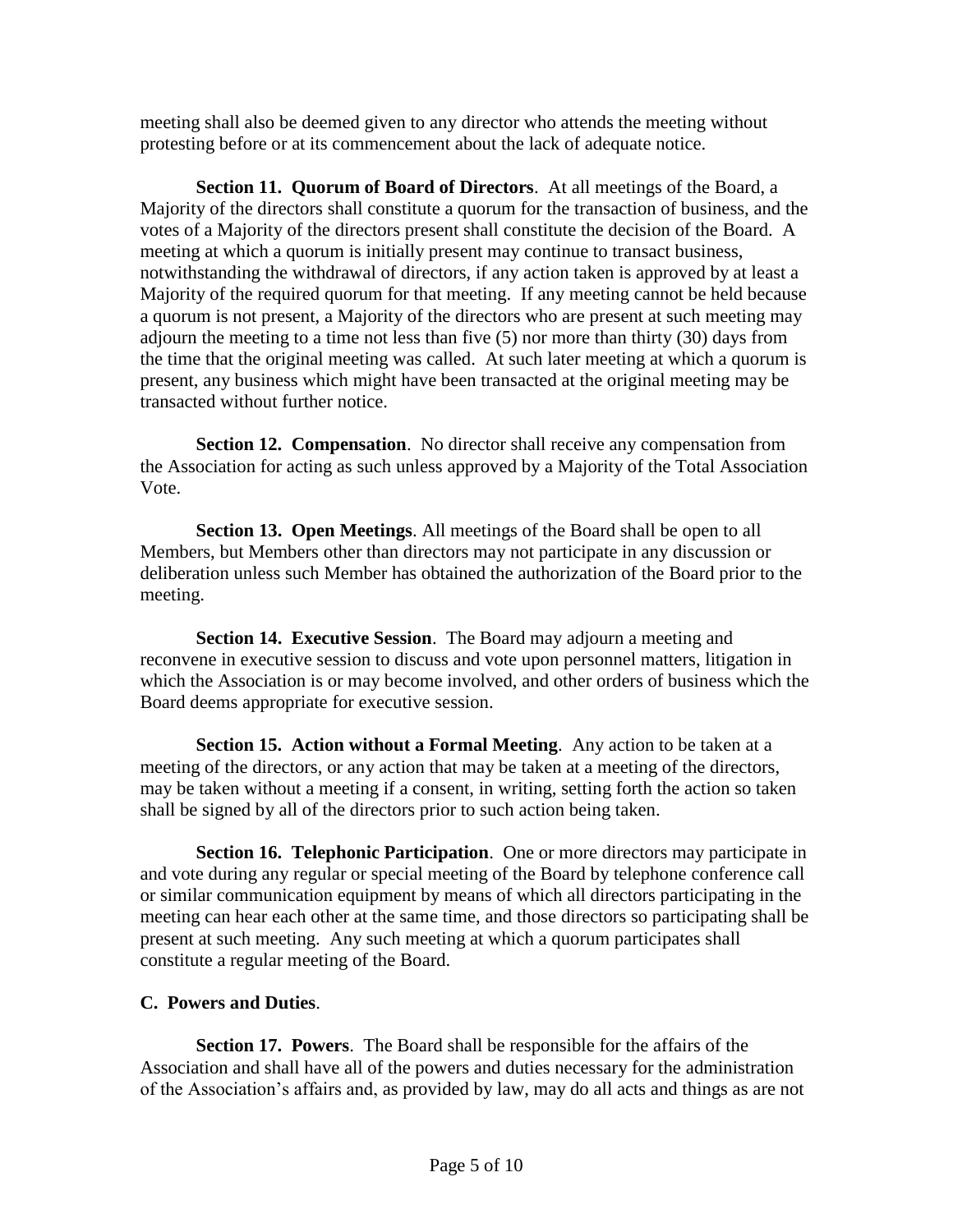by the Declaration, the Articles of Incorporation of the Association, or these Bylaws directed to be done and exercised exclusively by the Members In addition to the duties imposed by these Bylaws or by a resolution of the Association that may hereafter be adopted, the Board shall have the power to do the following, in way of explanation, but not limitation:

- (a) preparation and adoption of an annual budget in which there shall be established the contribution of each Owner to the common expenses;
- (b) making assessments to defray the common expenses, establishing the means and methods of collecting such assessments, and establishing the period of the installment payments of the assessments;
- (c) providing for the operation, care, upkeep, and maintenance of all areas which are the maintenance responsibility of the Association;
- (d) designating, hiring, and dismissing the personnel necessary for the operation of the Association and, where appropriate, providing for the compensation of such personnel and for the purchase of equipment, supplies, and material to be sued by such personnel in the performance of their duties;
- (e) collecting the assessments, depositing the proceeds thereof in a bank depository which it shall approve, and using the proceeds to administer the Association;
- (f) making and amending use restrictions and rules and regulations;
- (g) opening of bank accounts on behalf of the Association and designating the signatories required;
- (h) enforcing by legal means the provisions of the Declaration, these Bylaws, and the rules and regulations adopted by it, and bringing any proceeding which may be instituted on behalf of or against the Owners concerning the Association;
- (i) obtaining and carrying insurance against casualties and liabilities, and paying the premium cost thereof;
- (j) paying the cost of al services rendered to the Association or its Members which are not directly chargeable to the Owners;
- (k) keeping books with detailed accounts of the receipts and expenditures affecting the Association and its administration, and specifying the maintenance and repair expenses and any other expenses incurred; and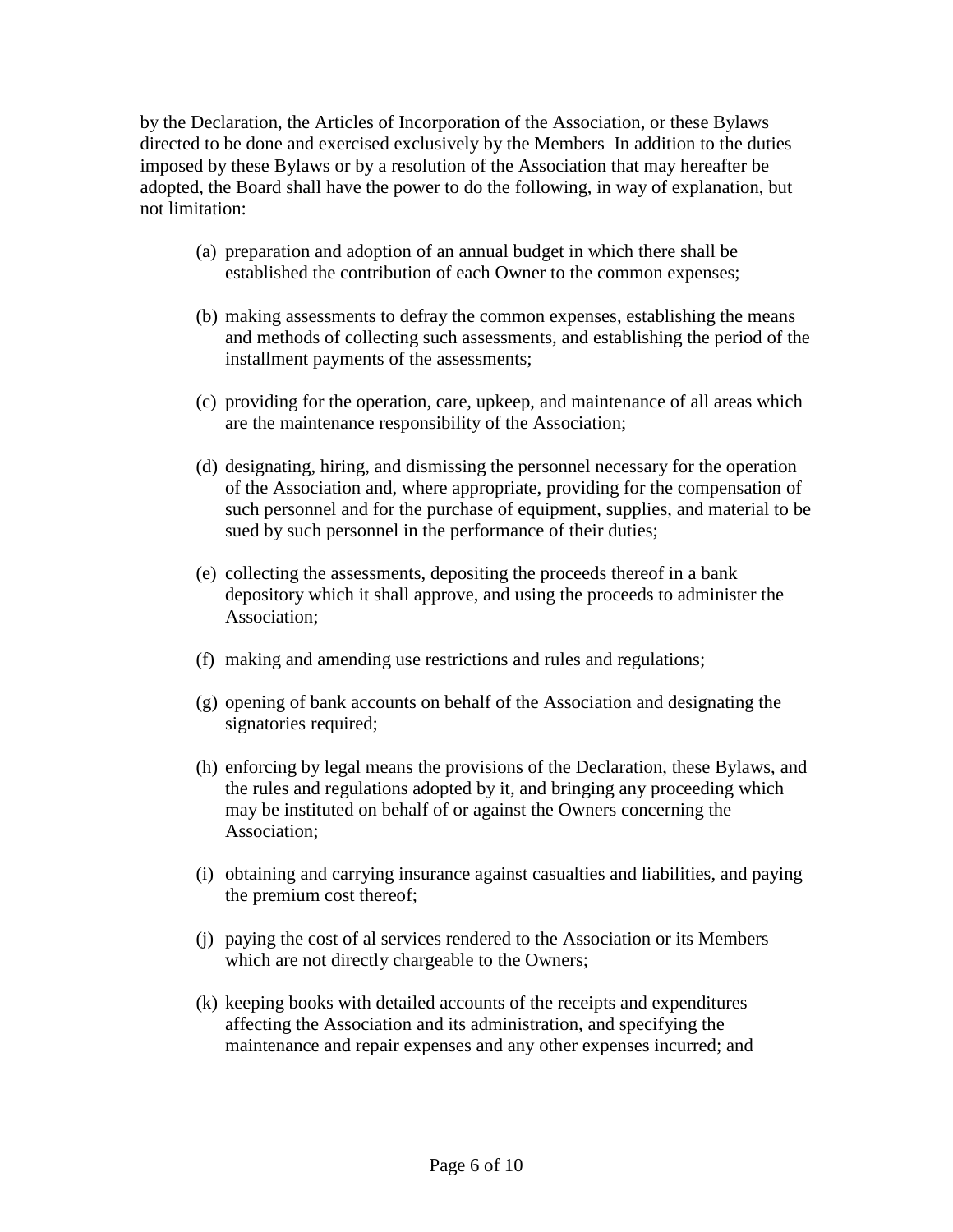- (l) contracting with any Person for the performance of various duties and functions. The Board shall have the power to enter into common management agreements with trusts or other associations. Any and all functions for the Association shall be fully transferable by the Board, in whole or in part, to any other entity; and
- (m)naming an audit committee or otherwise providing for a competent audit of the Associations books and records at least annually.

**Section 18. Management Agent**. The Board may employ for the Association a professional management agent or agents at a compensation established by the Board to perform such duties and services as the Board shall authorize. The term of any management agreement shall not exceed one year and shall be subject to termination by either party, without cause and without penalty, upon ninety (90) days written notice.

# **Article IV Officers**

**Section 1. Officers**. The officers of the Association shall be a President, Vice President, Secretary, and treasurer. The officers shall be elected from among the members of the Board.

**Section 2. Election, Term of office, and Vacancies**. The officers of the Association shall serve a one year term and shall be elected annually by the Board at the first meeting of the Board following each annual meeting of the Members. A vacancy in any office arising because of death, resignation, removal, or otherwise may be filled by the Board for the unexpired portion of the term.

**Section 3. Removal.** Any officer may be removed by the Board, whenever, in its judgment the best interest of the Association will be served thereby.

**Section 4. President**. The President shall be the chief executive officer of the Association and shall preside at all meetings of the Association and of the Board. The President shall have all the general powers and duties which are incident to the office of the president of a corporation organized under the Georgia Nonprofit corporation Code.

**Section 5. Vice President**. The Vice President shall act in the absence of the President and shall have all powers, duties, and responsibilities provided for the President when so acting.

**Section 6. Secretary**. The Secretary shall keep the minutes of all meetings of the association and the Board and shall have charge of such books and papers as the Board may direct and shall, in general, perform all duties incident to the office of the secretary of a corporation organized under the Georgia Nonprofit Corporation Code.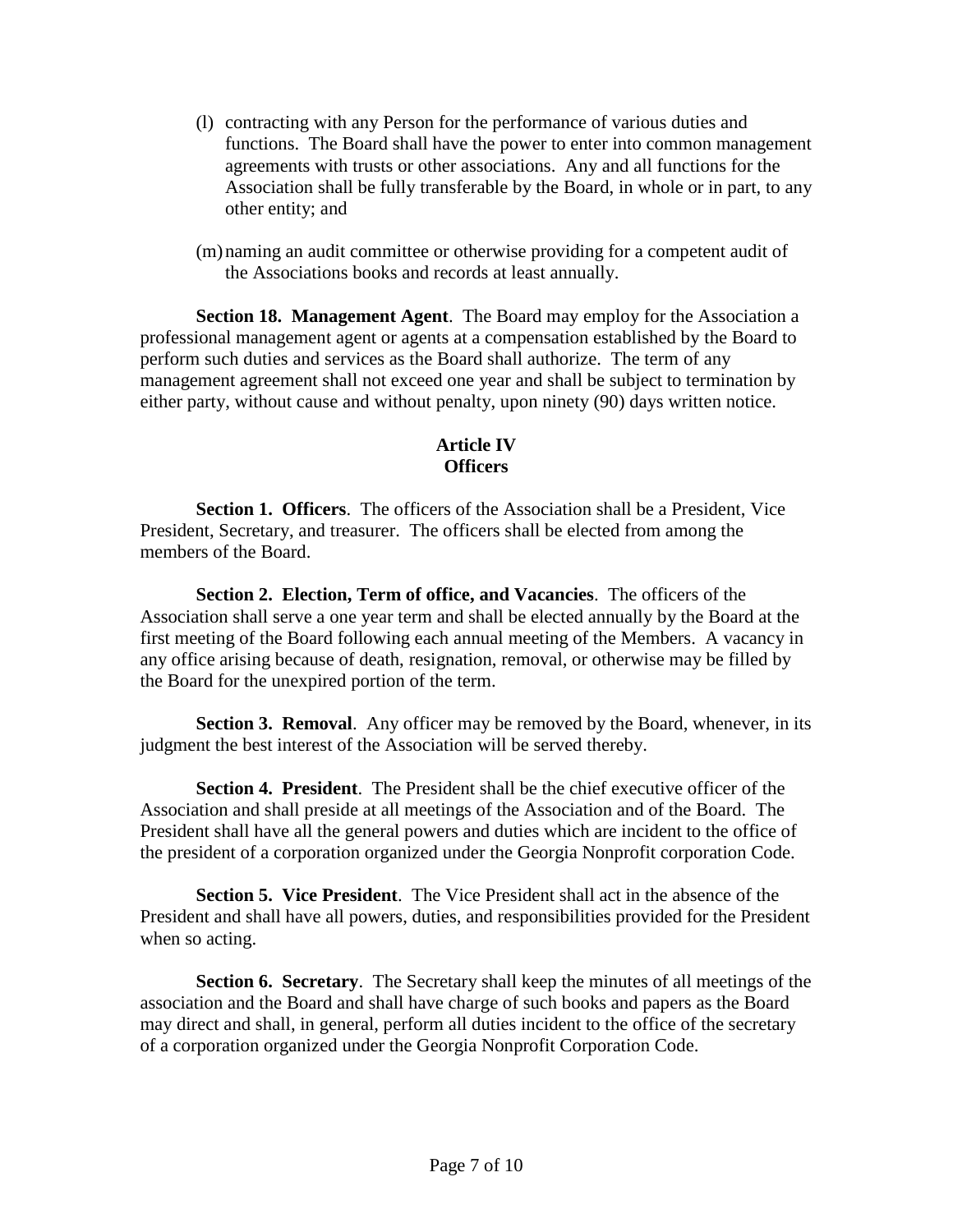**Section 7. Treasurer**. The Treasurer shall have the responsibility for the Association's funds and securities and shall be responsible for keeping full and accurate financial records and books of account showing all receipts and disbursements, for preparing all required financial statement and tax returns, and for the deposit of all monies and other valuable effects in the name of the Association or the managing agent in such depositories as may from time to time be designated by the Board.

**Section 8. Resignation**. Any officer may resign at any time by giving written notice to the Board, the President, or the Secretary. Such resignation shall take effect on the date of the receipt of such notice or at any later time specified therein, and unless otherwise specified therein, the acceptance of such resignation shall not be necessary to make it effective.

# **Article V Committees**

Committees to perform such tasks and to serve for such periods as may be designated by the Board are hereby authorized. Each committee shall be composed and shall operate in accordance with the terms of the resolution of the Board designating the committee or with rules adopted by the Board. At least one Board member should serve on any committee created.

### **Article VI Miscellaneous**

**Section 1. Fiscal Year**. The fiscal year of the Association shall be determined by resolution of the Board. In the absence of such a resolution, the fiscal year shall be the calendar year.

**Section 2. Conflicts**. If there are conflicts or inconsistencies between the provisions of Georgia law, the Articles of Incorporation of the Association, the Declaration, and these Bylaws, in that order, shall prevail.

**Section 3. Amendment**. These Bylaws may be amended upon the Majority vote of the Board.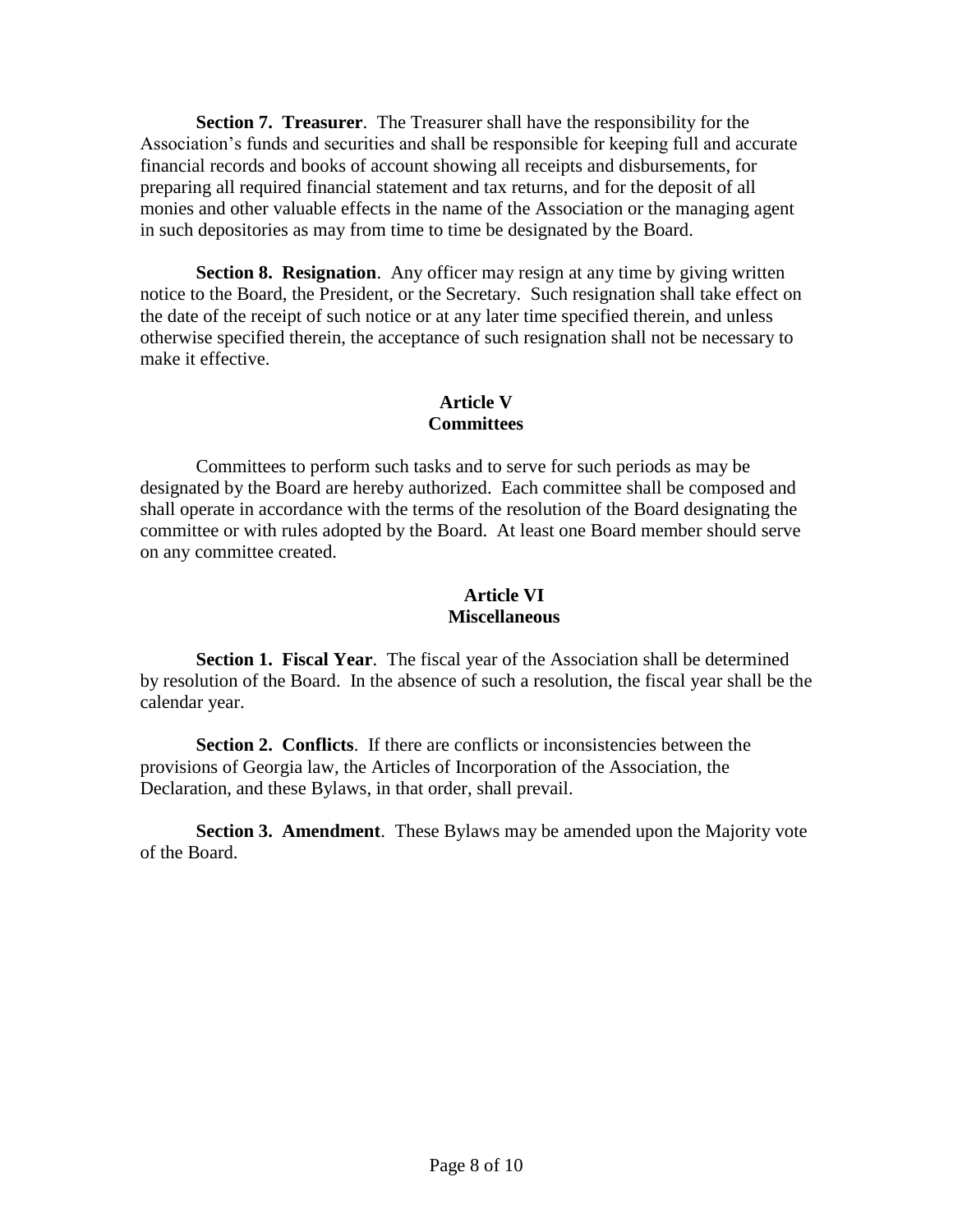# **Exhibit "A"**

# **Definitions**

The following words, when used in these Bylaws or in any amendment thereof shall have the following meanings, unless the context shall prohibit.

1. **"Association"** shall mean and refer to Lochinver Homeowners Association, Inc., a nonprofit Georgia corporation, its successors and assigns.

- 2. **"Board of Directors" or "Board"** shall be the elected body having its normal meaning under Georgia corporate law.
- 3. **"Bylaws"** shall refer to these Bylaws of the Association or as amended hereafter.
- 4. **"Community"** shall mean and refer to that certain real property and interests subject to the Declaration of Covenants for Lochinver as particularly described in Exhibits A and B of such Declaration, recorded in the Rockdale Count, Georgia records, and any such additions thereto as may be made by Declarant or the Association.
- 5. **"Declarant"** means Lochinver Development Partnership, a Georgia general partnership composed of Gerald Sheppard and the A & D Partnership, a Georgia general partnership whose sole general partners re Alton Housworth, Jr. and DSH Enterprises, Inc., a Georgia corporation, and its successors and assigns, including, but not limited to, and person, firm, corporation, partnership, association, trust, or other legal entity, or any combination thereof, which acquires all or substantially all of the Development then owned by declarant (or subsequent successors in interest), together with its rights, by conveyance or assignment from Declarant, or judicial or non-judicial foreclosure, for the purpose of development and/or construction on the Property.
- 6. **"Declaration"** means that certain Declaration of Covenants, Conditions and Restrictions for Lochinver as recorded in the records of Rockdale Count and any amendments thereto.
- 7. **"Lot"** shall mean any plot of land within the Community upon which a completed single dwelling site exists, as shown on any plats for the Community, or amendments thereto, recorded in the land records of Rockdale County.
- 8. **"Member"** shall mean an Owner who pays the annual dues of the Association as set by the Board of Directors.
- 9. **"Majority"** means those eligible votes which total more than fifty percent (50%) of the total eligible number.